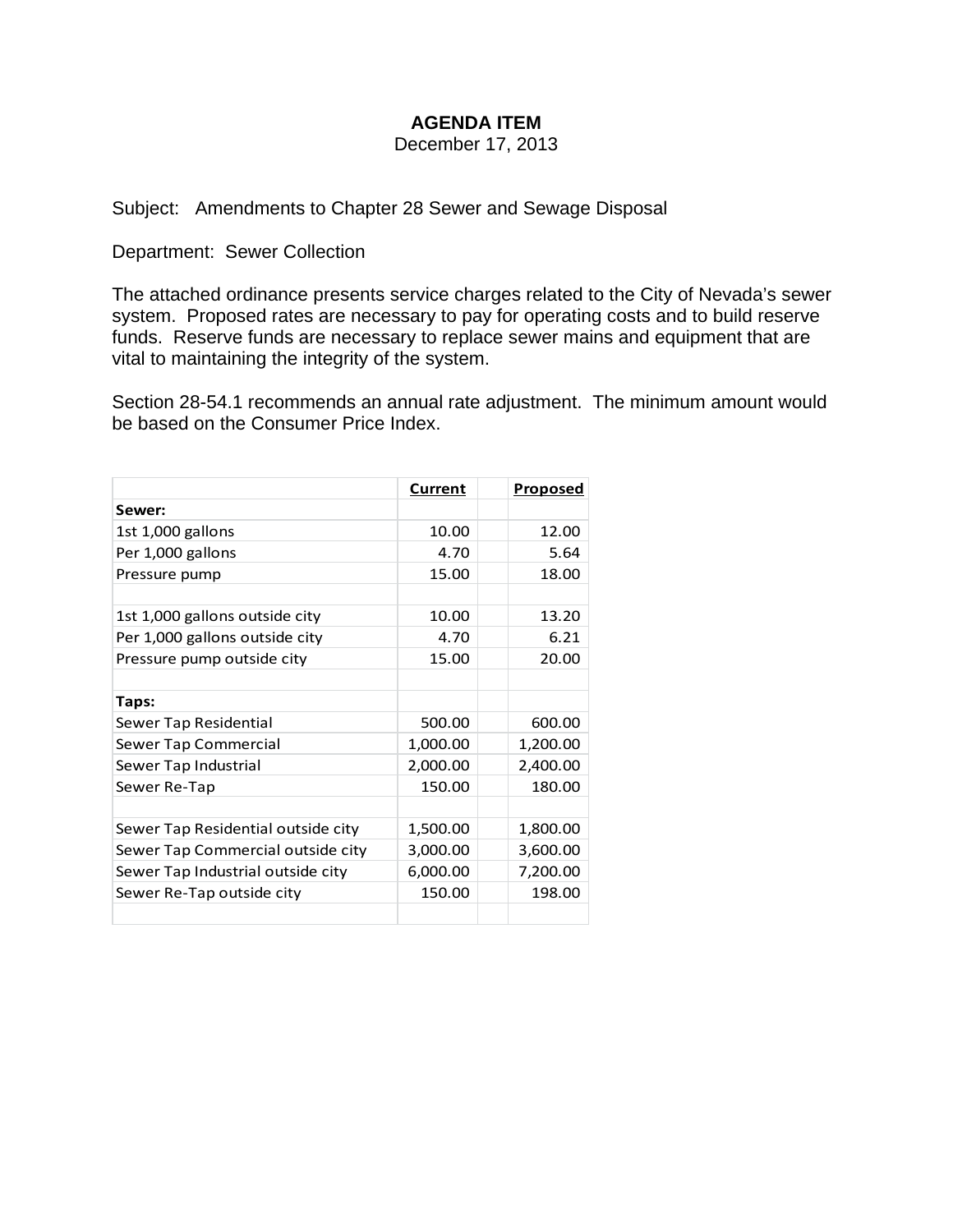#### **BILL NO. 2013-074 ORDINANCE NO.**

#### **A GENERAL ORDINANCE OF THE CITY OF NEVADA, MISSOURI, AMENDING CHAPTER 28 OF THE NEVADA CITY CODE PERTAINING TO SEWERS AND SEWAGE DISPOSAL**

#### **BE IT ORDAINED BY THE CITY COUNCIL OF THE CITY OF NEVADA, MISSOURI, THAT:**

**Section 1.** Section 28-40 of the Nevada City Code is hereby amended to read as follows:

#### **Section 28-40. Connection charges to sewerage system.**

- *(a) Connections within the city limits* 
	- (1) Residential properties within the city shall be connected to the public sewer system at the expense of the owner upon payment of a tap or connection charge at a rate of \$600.00, plus any connection cost as described in Section 28-29, for each dwelling unit. The owner, his agent or lessee shall also pay a sewer use fee as outlined in Section 28-54.
	- (2) Commercial and nonresidential properties within the city shall be connected with the public sewer system at the expense of the owner upon payment of a tap or connection charge at the rate of \$1,200.00 plus any connection cost as described in Section 28-29, for each commercial or nonresidential unit. The owner, his agent or lessee shall also pay a sewer use fee as outlined in Section 28-54.
	- (3) Industrial properties within the city shall be connected to the public sewer system at the expense of the owner upon the payment of a tap or connection charge at the rate of \$2,400.00 plus the actual cost as described in section 28-29. The owner, his agent or lessee shall also pay to the city a monthly sewer treatment charge based on water consumption.
- *(b) Connections outside the city limits* 
	- (1) Residential property outside the city, upon approval of the City Council, may be connected to the public sewer system at the expense of the owner upon payment of a tap or connection charge at the rate of \$1,800.00 plus any connection cost as described in Section 28-29, for each dwelling unit. The owner, his agent or lessee shall also pay to the city a monthly sewage treatment charge based on water consumption, which will be obtained from the water service provider.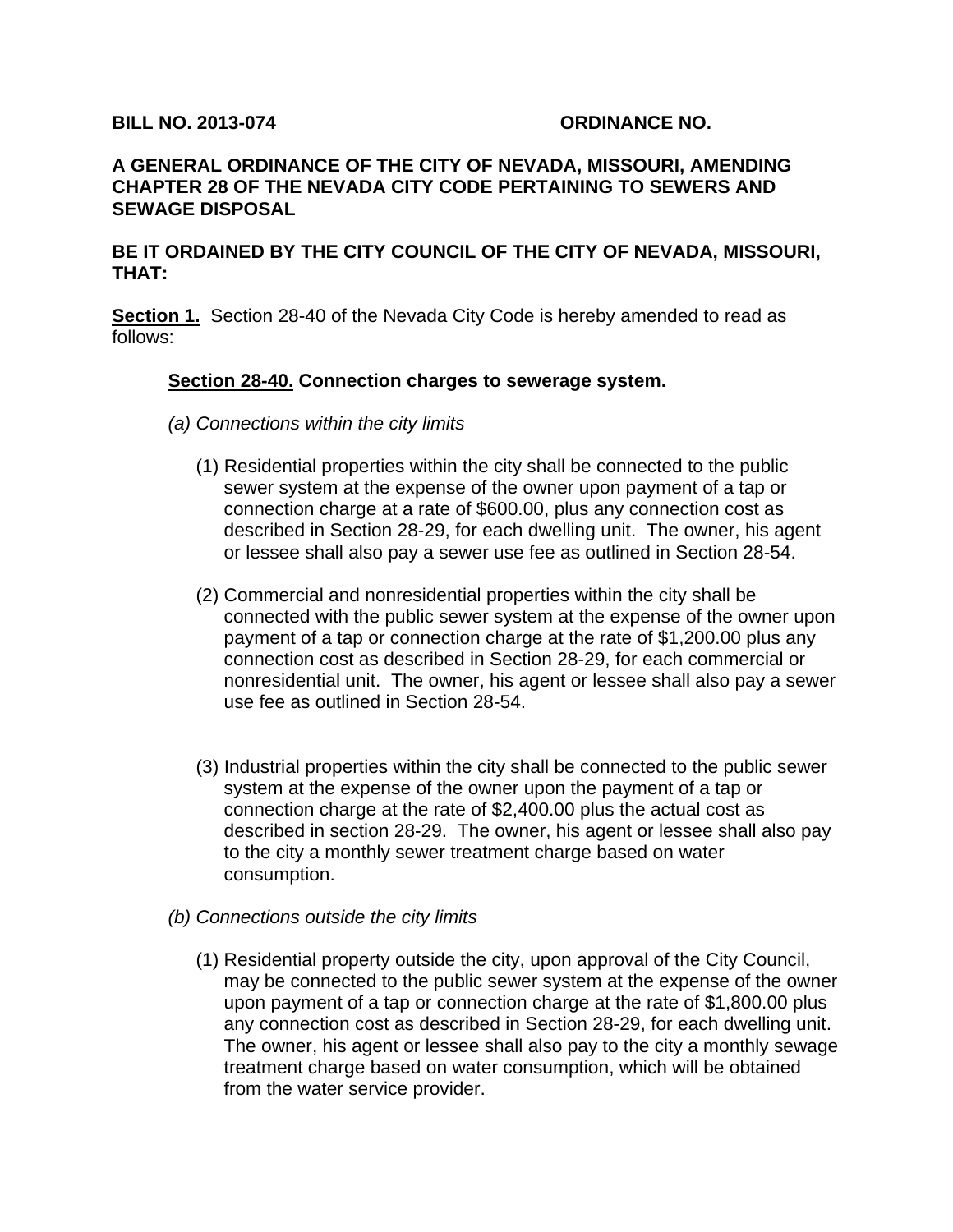- (2) Commercial or nonresidential properties outside the city, upon approval of the City Council, may be connected to the public sewer system at the expense of the owner upon payment of a tap or connection charge at the rate of \$3,600.00 plus any connection cost as described in Section 28-29. The owner, his agent or lessee shall also pay to the city a monthly sewer treatment charge based on water consumption, which will be obtained from the water service provider.
- (3) Industrial properties outside the city, upon approval of the City Council, may be connected to the public sewer system at the expense of the owner upon payment of a tap or connection charge at the rate of \$7,200.00 plus any connection cost as described in Section 28-29. The owner, his agent or lessee shall also pay to the city a monthly sewer treatment charge based on water consumption, which will be obtained from the water service provider.
- *(c) Reconnections* 
	- (1) Property previously connected to the public sewer system may be reconnected at the expense of the owner upon payment of a minimum retap charge for labor and materials.
		- (a) Inside city limits \$180.00
		- (b) Outside city limits \$198.00

**Section 2.** Section 28-54 of the Nevada City Code is hereby amended to read as follows:

## **Section 28-54. Amount of sewer service charge**

- (a) *General.* The monthly rates required and which shall be charged and collected by the City of Nevada, Missouri, for the use and services of the city's sewer system shall be based upon the average of water used during the months of November through March for the residential consumer, monthly usage for the commercial consumer, or at the option and cost of the commercial consumer, upon metered sewerage discharge determined by application of the rates established in this section.
- (b) *Basic rate Residential non-metered sewerage discharge*. The basic monthly rate for non-metered sewerage discharge shall be based upon the average of water used during the months of November through March, consumed from the City's supply on premises, as follows:
	- *(1) Inside city limits:*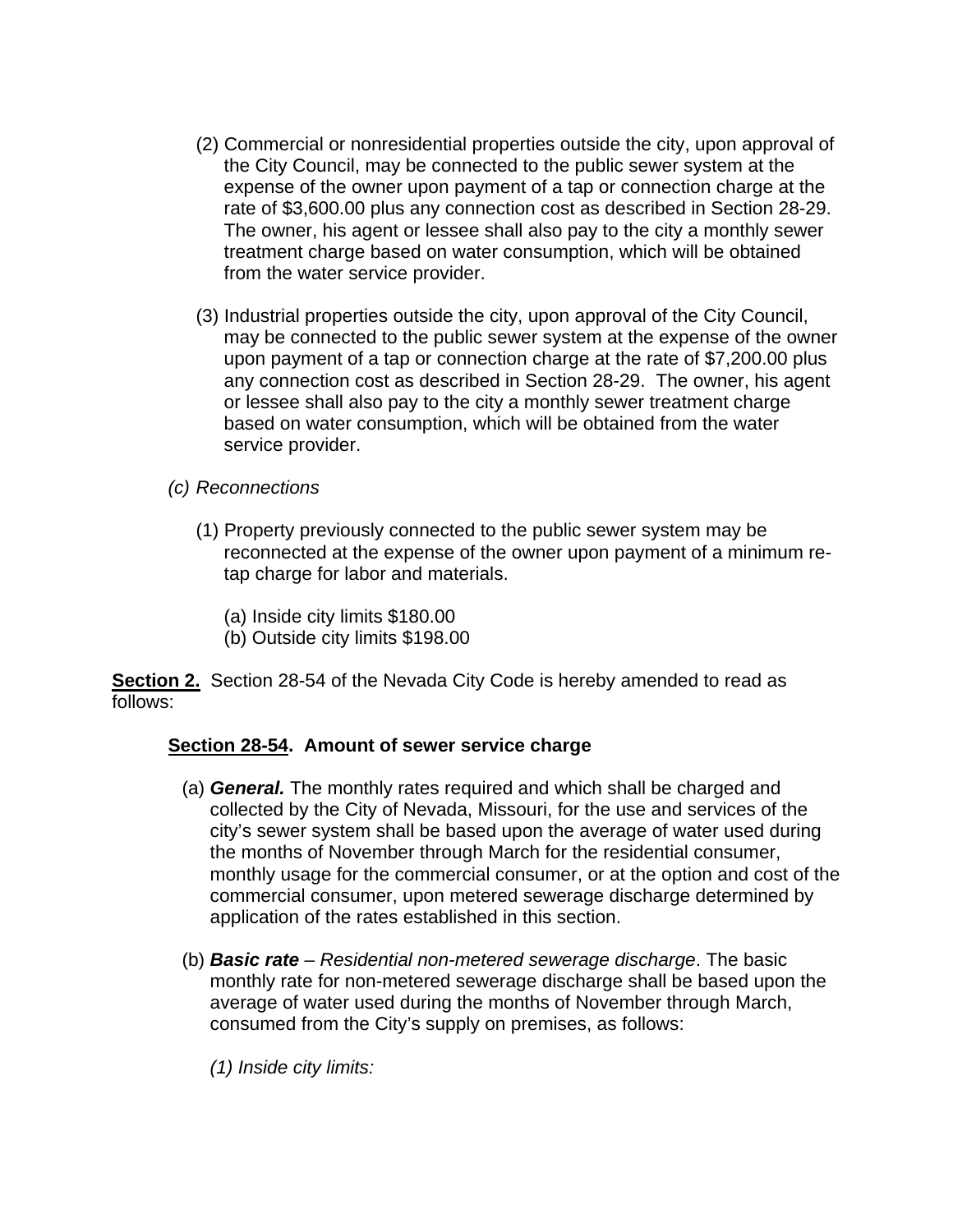- (a) First 1,000 gallons or fraction thereof, a minimum charge of twelve dollars (\$12.00) per month.
- (b) Based on the average of water consumed, a charge of five dollars and sixty-four cents (\$5.64) per 1,000 gallons for consumption exceeding the first 1000 gallons, computed to the nearest 100 gallons.
- (2) *Outside city limits:* 
	- *(a)* First 1,000 gallons or fraction thereof, a minimum charge of thirteen dollars and twenty cents (\$13.20) per month.
	- *(b)* Based on the average of water consumed, a charge of six dollars and twenty-one cents (\$6.21) per 1,000 gallons for consumption exceeding the first 1000 gallons, computed to the nearest 100 gallons.

(c) *Basic rate - Commercial non-metered sewerage discharge*. The basic monthly rate for non-metered sewerage discharge shall be based upon the water consumed monthly from the city's supply on premises, as follows:

- *(1) Inside city limits:* 
	- (a) First 1,000 gallons or fraction thereof, a minimum charge of twelve dollars (\$12.00) per month.
	- (b) Based on monthly water consumed, a charge of five dollars and sixty-four cents (\$5.64) per 1,000 gallons for consumption exceeding the first 1000 gallons, computed to the nearest 100 gallons.
- *(2) Outside city limits:* 
	- (a) First 1,000 gallons or fraction thereof, a minimum charge of thirteen dollars and twenty cents (\$13.20) per month.
	- (b) Based on monthly water consumed, a charge of six dollars and twenty-one cents (\$6.21) per 1,000 gallons for consumption exceeding the first 1000 gallons, computed to the nearest 100 gallons.

(d) *Basic rate – Commercial metered sewerage discharge*. The basic monthly rate for metered sewerage discharge shall be based upon the quantity of metered liquid discharged to the sewerage system. Said metering apparatus shall be installed and maintained by the commercial customer and meet specifications and periodic test criteria for accuracy imposed by the municipality. This rate shall be made available to commercial customers that meet the metering requirements and whose water use substantially exceeds the volume of sewerage discharged. The basic rate for commercial metered sewerage shall be as follows: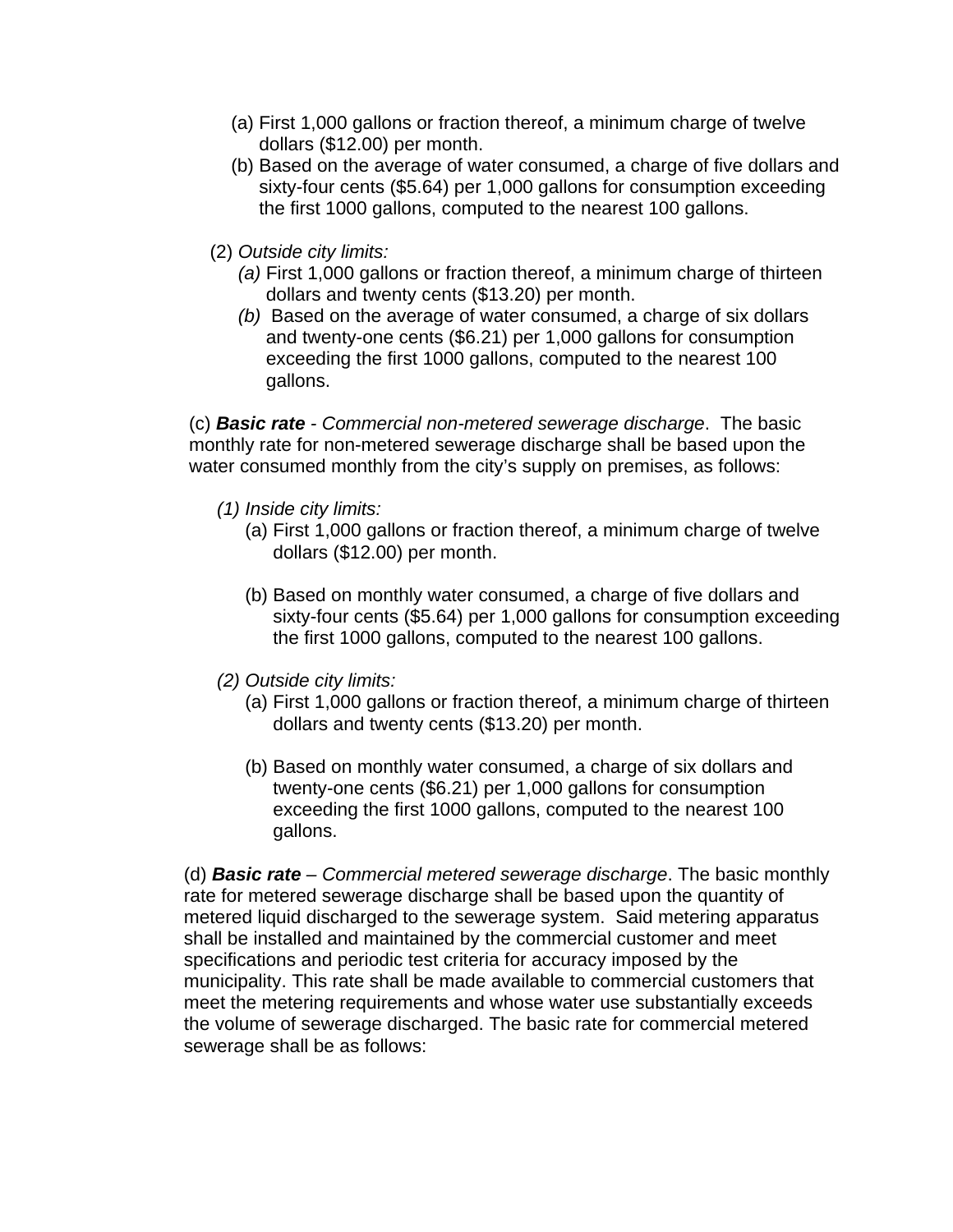- *(1) Inside city limits:* 
	- (a) First 1,000 gallons or fraction thereof, a minimum charge of twelve dollars (\$12.00) per month.
	- (b) Based on monthly water consumed, a charge of five dollars and sixty-four cents (\$5.64) per 1,000 gallons for consumption exceeding the first 1000 gallons, computed to the nearest 100 gallons.
- *(2) Outside city limits:* 
	- (a) First 1,000 gallons or fraction thereof, a minimum charge of thirteen dollars and twenty cents (\$13.20) per month.
	- (b) Based on monthly water consumed, a charge of six dollars and twenty-one cents (\$6.21) per 1,000 gallons for consumption exceeding the first 1000 gallons, computed to the nearest 100 gallons.

**Section 3.** Section 28-54.1 of the Nevada City Code is hereby amended to read as follows:

# **Section 28-54.1 Review of sewer service charge.**

The city shall review the sewer service charge system annually and revise the sewer service charges as necessary to ensure that the system generates adequate revenues to pay the costs of operations and maintenance including replacement and that the system continues to provide for the proportional distribution of operation and maintenance including replacement costs among users and user classes.

- (a) Unless otherwise indicated and at a minimum, it is recommended that rates will be modified annually, effective January 1, by the amount equal to the September 30 Consumer Price Index for Urban Wage Earners and Clerical Workers (CPI -W), "All Items", Midwest Region, percent change from September 30, previous year.
- (b) The city will notify each user at least annually, in conjunction with a regular bill, of the rate being charged for operation and maintenance including replacement of the treatment works.

**Section 4.** Section 28-113 of the Nevada City Code is hereby amended to read as follows:

## **Section 28-113. Pressure sewer systems**

(a) Definitions. The following words, terms and phrases, when used in this article, shall have the meanings ascribed to them in this section, except where the context clearly indicates a different meaning: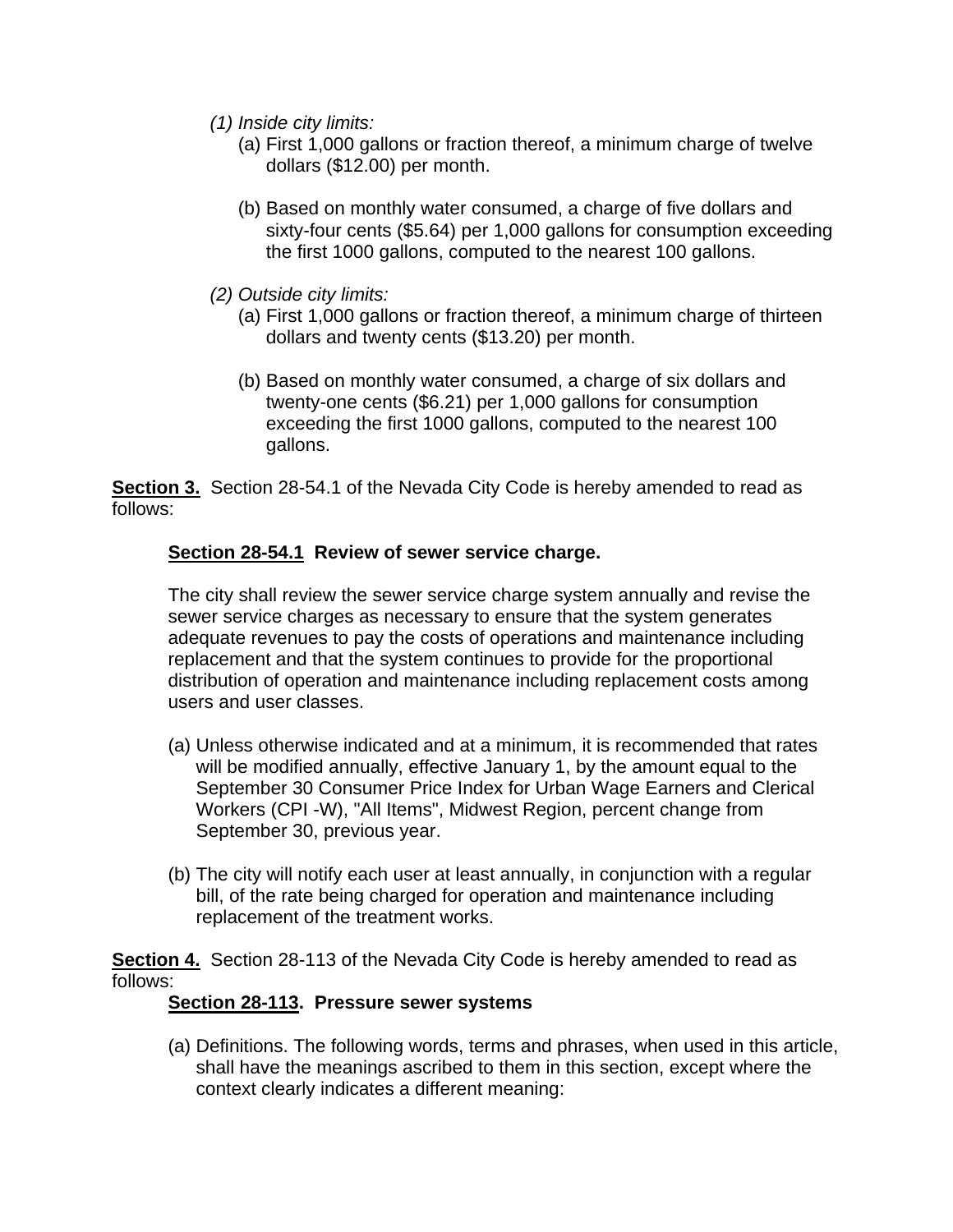Grinder pump sewer system means an individual pressurized unit consisting of grinder pumps, tanks, piping and electrical connections that grind and pump sewage into a common forced main in which pressure from one or more individual units is used to convey sewage to gravity sewer mains. Septic tank effluent pumping (STEP) system means a facility consisting of a tank for settling and digesting wastewater solids, and a pressure piping system for conveying the supernatant liquid into the sewer system.

- (b) Permits. Pressure sewer systems, including STEP systems or grinder pump sewer systems can only be used within the boundaries of the city when approved by a permit issued by the building inspector. The building inspector shall not approve permits for the use of pressure sewer systems when service could be provided from an existing gravity flow sewer main within 300 feet from the facility to be served by the proposed grinder pump sewer system. The building inspector shall specify the specific makes and models of STEP systems and grinder pump systems to be purchased to ensure that all pumps that may be purchased are compatible with other pressurized sanitary sewer systems used in the city sanitary sewer system and maintained by the city.
- (c) Limitation. Only sanitary wastewater shall be discharged into pressure sewer systems. Roof drains and other storm water sources shall be strictly excluded from pressure sewer systems.
- (d) Operation, maintenance and repair. Operation, maintenance and repair of entire individual pressure sanitary sewer systems, including force mains, motors, pump units and appurtenances, shall be the responsibility of the city. Such pressure sanitary sewer systems, including common force mains, shall be dedicated to the city for maintenance and an easement of 15 feet surrounding said pumps and common force main should be dedicated to the city. Owners of the property served by the pressure sanitary sewer systems shall be responsible for operation and maintenance of the inlet pipes leading from building served to pressure sanitary sewer systems, for provisions of electrical power to grinder pump systems or STEP systems, and for funding of services to pump out septic tanks at times specified by the building inspector.
- (e) Alarms. All pressure sanitary sewer systems shall be equipped with alarm systems to notify property occupants when their pressure sanitary sewer systems stop operating. Property occupants shall be responsible for notifying the city street department when their alarms are activated. Property occupants shall be responsible for curtailing water usage until city forces responds to the customers' notifications. The city will assume no responsibility for damages resulting from any plumbing backups, such as those that occur when water usage is not curtailed during an alarm condition or when the property occupant disables the alarm.